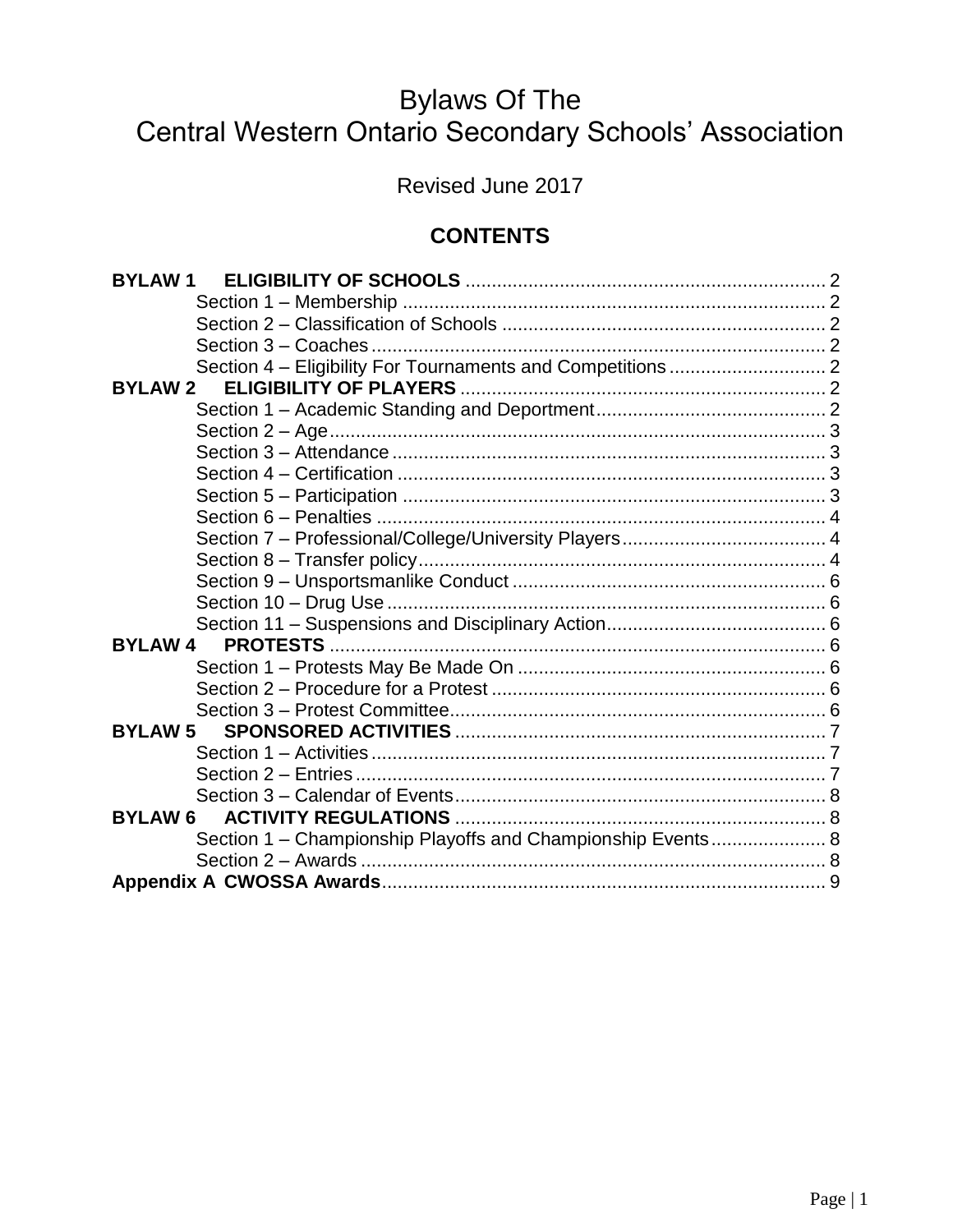# Bylaws Of The Central Western Ontario Secondary Schools' Association

# **BYLAW 1 – ELIGIBILITY OF SCHOOLS**

#### **Section 1 – Membership**

Membership in the Association is a prerequisite to participation.

#### **Section 2** – **Classification of Schools**

- 1. The classification of schools shall be that named in the current official list published by the Association. Enrollment used for classifying schools shall be the schools FTE as of October 31 of the previously as supplied by OFSAA.
- 2. Districts shall have the right to apply to compete in a lower or higher classification. Schools must submit an OFSAA School Classification Appeal Form to the Executive Director prior to the two weeks prior to the published OFSAA deadline. Schools within 10% of the existing classification boundaries may be approved by the Executive others will be submitted to OFSSA with the Executives recommendation.

#### **Section 3 – Coaches**

The coach shall be a teacher of the school concerned, or a retired teacher. A teacher is defined as a member of the Ontario College of Teachers or a holder of an Ontario Teacher's Certificate or equivalent. However, the Principal may designate a non–school person to coach with full privileges as long as a teacher of the school concerned, or a retired teacher, accompanies that person. Such representation of the teaching staff must be present on the bench for all games in CWOSSA play. No CWOSSA game may start or continue without such a representative on the bench.

#### **Section 4 – Eligibility For Tournaments and Competitions**

All participants must satisfy CWOSSA player eligibility rules in order to participate in any CWOSSA activity.

## **BYLAW 2 – ELIGIBILITY OF PLAYERS**

To be eligible for CWOSSA competition a student must:

- (i) Be eligible for competition under the Constitution, Bylaws and Playing Regulations of the Association.
- (ii) Be certified as eligible by the principal of the school
- (iii) Meet the age requirements listed in Bylaw 2, Section 2.

#### **Section 1 – Academic Standing and Deportment**

The principal of the school shall decide if a participant's academic standing and overall deportment shall permit her/him to engage in a contest.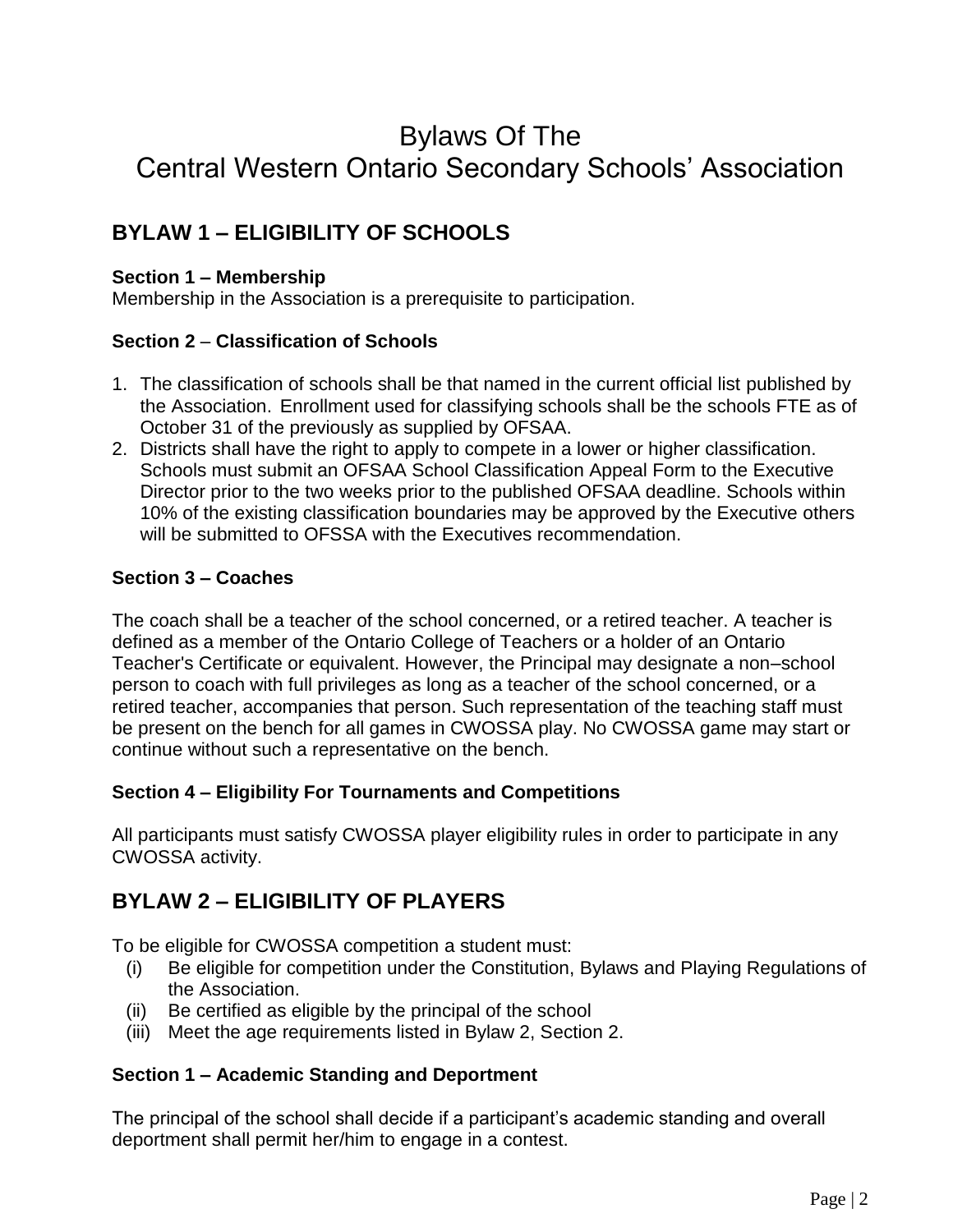#### **Section 2 – Age**

- **Senior:** the individual's birth certificate indicates that he/she has not reached his/her 19<sup>th</sup> birthday by January 1<sup>st</sup> prior to the start of the school year in which the competition is held.
- **Junior:** the individual's birth certificate indicates that he/she has not reached his/her 15<sup>th</sup> birthday by January 1<sup>st</sup> prior to the start of the school year in which the competition is held.
- **Midget:** the individual's birth certificate indicates that he/she has not reached his/her 14<sup>th</sup> birthday by January 1<sup>st</sup> prior to the start of the school year in which the competition is held. Students may compete in this category for one year only.

#### **Section 3 – Attendance**

- 1. A student in any CWOSSA contest must be in regular attendance in grade 9 to 12
- 2. Be eligible for no more than 5 consecutive calendar years from the date of his/her entry into grade 9.
- 3. Students who have fewer than 22 credits must be taking courses which define them as full time students under the Ministry of Education definition. Namely, a student in a traditional school must be registered in a minimum of six (6) full day school credit courses; in a semester school, a student must be registered in a minimum of three (3) full day school credit courses in the semester in which he/she participates.
- 4. Students who have achieved twenty–two (22) credits must be taking (4) non–semester full day school credit courses over the school year or two (2) full day school credit courses per semester*.*

#### **Section 4 – Certification**

Schools advancing to CWOSSA play must submit an AELS eligibility form authorizing that the individuals or teams are the representative(s) from that District to CWOSSA. This list must be submitted to the convenor prior to the first game of play. A Declaration of Transfer Students Form must also be filled out whether a nil report or not.

#### **Section 5 – Participation**

- 1. A player to qualify for CWOSSA competition must have played in one regular league game for either the team for which he/she is to play or another team representing the same school in a lower category of organized CWOSSA competition.
- 2. An eligible player who plays or appears on the roster more than one league game or playoff game at the District level with a team of higher age class in any season may not revert to the lower age class in the same sport that season. (*CWOSSA does not include tournament participation with regards to this bylaw.)*
- 3. In any CWOSSA Championship event, a player may compete in only one age classification. (Exception: age class of relays in Track and Field, Swimming, Nordic Skiing or an Open event)
- 4. Students must qualify under any special regulations for the activity in which participation is anticipated.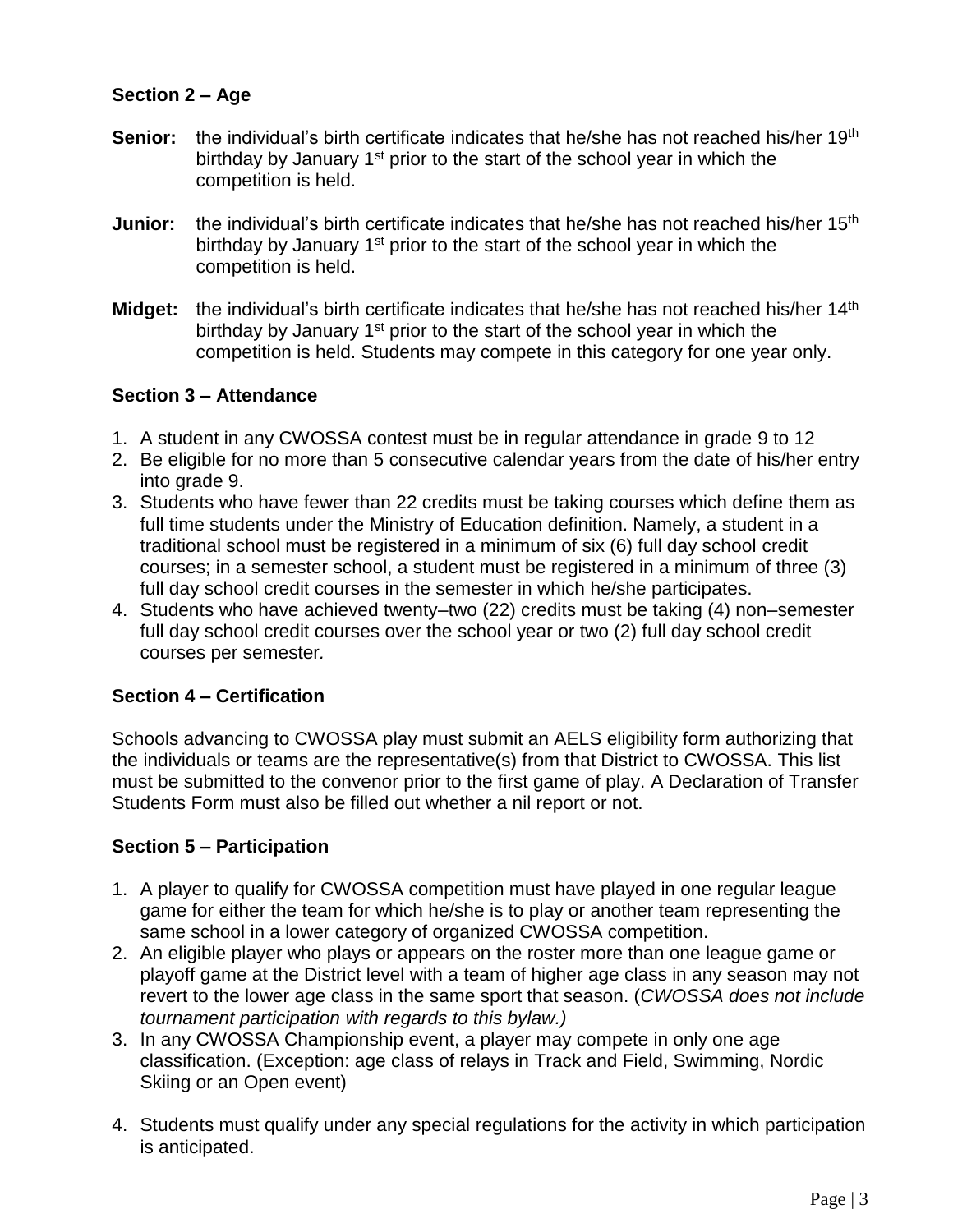5. CWOSSA Championships for team sports shall only involve teams which have used CWOSSA eligible student-athletes in all competition during the school year. CWOSSAeligible means the student meets all eligibility requirements as defined in the CWOSSA playing regulations and the CWOSSA by-laws. Any team using an ineligible studentathlete(s) in any competition during the school year forfeits the right to participate in the CWOSSA Championship.

#### **Section 6 - Penalties**

- 1. If an ineligible player participates in any contest, the offending team shall be penalized, even though no formal protest has been lodged.
- 2. If the offense occurs during a CWOSSA event the offending team shall forfeit the game or series.
- 3. If the offence is discovered after the CWOSSA event the matter shall be referred to the President or Executive Director for appropriate action.

#### **Section 7 – College/University Players**

Any student who registers and either (i) attends one full term or semester, or (ii) practices or plays or attends a tryout with an intercollegiate team at a post-secondary institution and then returns to any high school is ineligible for CWOSSA and/or OFSAA competition in all sports for the remainder of her/his high school career.

#### **Section 8 – Transfer Policy**

- 1. No school shall include in its lineup any student who has been registered as a transfer from another school within the previous twelve (12) months. The CWOSSA Transfer Policy applies to all students transferring into CWOSSA member high schools.
- 2. In accordance with the CWOSSA Transfer Policy Procedural Process, a student or her/his representative may apply to the CWOSSA Transfer Committee to be deemed eligible to participate in Association–sponsored events. Refer to the OFSAA website (http://www.ofsaa.on.ca/about/constitution and bylaws) for the most current Transfer Policy. CWOSSA adheres to the OFSAA transfer eligibility rules. The current CWOSSA transfer form may be found on the CWOSSA website.
- 3. The **CWOSSA Transfer Committee** shall, in its sole and exclusive discretion and authority, consider such application and rule the student eligible or ineligible.
- 4. **The CWOSSA Transfer Policy Procedural Process**
	- 1. All transfer students are ineligible for CWOSSA competition until cleared by their District Transfer Committee or the CWOSSA Transfer Committee.
	- 2. Students not eligible may appeal by submitting a transfer eligibility form in the following manner:
		- (a) Through their coach to their District Transfer Committee
		- (b) Through District Transfer Committee to the CWOSSA Transfer **Committee**

*Note*: In both (a) and (b) above, proper documentation must be received by the District and by the Association before a decision can be rendered at either level.

3. A challenge to the eligibility of a student who has been declared eligible by a District Transfer committee, may be made to the CWOSSA Transfer Committee by any member of the Association.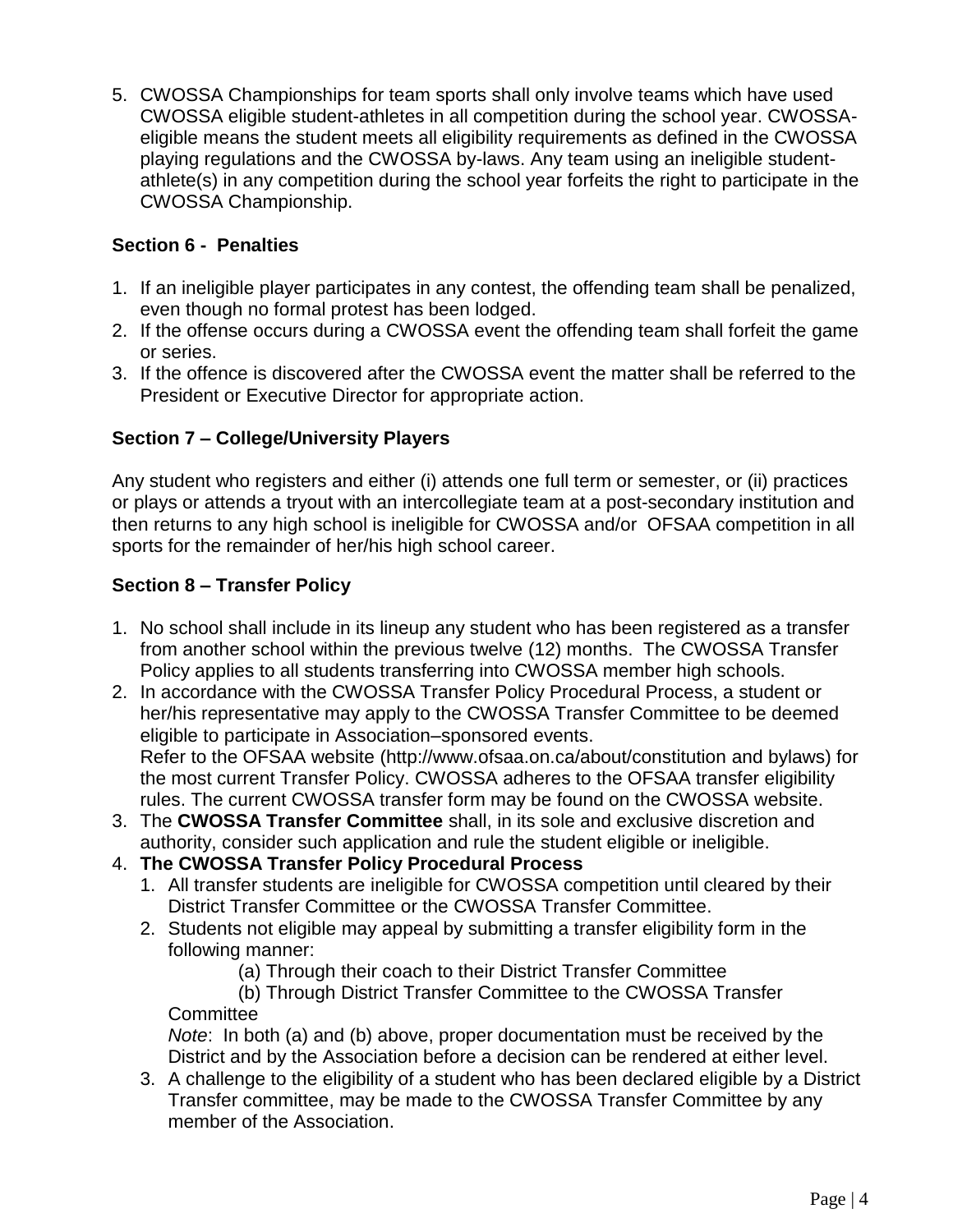- 4. a) In the event that a student, ineligible by reason of the transfer policy, seeks to Appeal his/her ineligibility to the CWOSSA Transfer Committee the following procedure must be followed:
	- (i) The student, or his/her representative, shall submit in writing, on the Designated and current CWOSSA eligibility form, to the CWOSSA Transfer Committee, the grounds for the appeal and the reasons why the student claims to be eligible. The completed documentation requested on the form must be submitted at this time.
	- (ii) Upon receipt of the application for appeal, the CWOSSA Transfer Committee shall notify the student of the date and time and place that the appeal is to be heard. The student shall also be advised that he or she may personally attend the hearing of the appeal, along with his/her representative.
	- (iii) At the hearing the student or representative may make whatever submissions, or call whatever witness (es) he/she chooses.
	- (iv) The CWOSSA Transfer Committee shall render its decision, in writing, and in doing so shall state briefly the reasons for its decision.
	- b) In the event that a student is declared eligible by the CWOSSA Transfer Committee, that determination of eligibility may be challenged by way of an appeal to the OFSAA Board of Reference– Transfers. Refer to the OFSAA Bylaws for further procedural details.
	- c) In the event a student is declared eligible by the CWOSSA Transfer Committee, and another party (the challenging party) alleges that the student falsified information on the transfer form, in the documents submitted with their appeal, or in information presented by or on behalf of the student during the appeal hearing, the following procedure shall be followed:
		- (i) A request for the convening of a Board of Reference shall be made by the challenging party through the Executive Director to the CWOSSA President.
		- (ii) The Board of Reference shall notify the student, the student's principal and the challenging party, in writing, of the date, time, and place a hearing will be held. The Board of Reference shall request at this time any necessary documentation and other information that may be necessary for the Board of Reference to rule on the challenge. The Board of Reference shall provide to the transfer student the particulars of the challenge received from the challenging party. All information received shall be shared with the parties involved. The transfer student and the challenging party shall be given as much notice as practicable prior to the date of the hearing.
		- (iii) At the hearing the student and/or representatives and the challenging party and/or representatives may call whatever witnesses or make whatever submissions he/she/they choose(s) and the Board of Reference shall permit in its sole and exclusive discretion. The Board of Reference shall determine if the transfer student falsified information as alleged by the challenging party.
		- (iv) If the student is found by the Board of Reference to have falsified information on their transfer form, in the documents submitted with their appeal, or in the information presented at the appeal hearing, they shall be ineligible for competition in all sports for twenty–four (24) months from the date of transfer.
		- (v) The Board of Reference shall render its decision in writing and in so doing shall state briefly the reason(s) for its decision. The decision of the Board of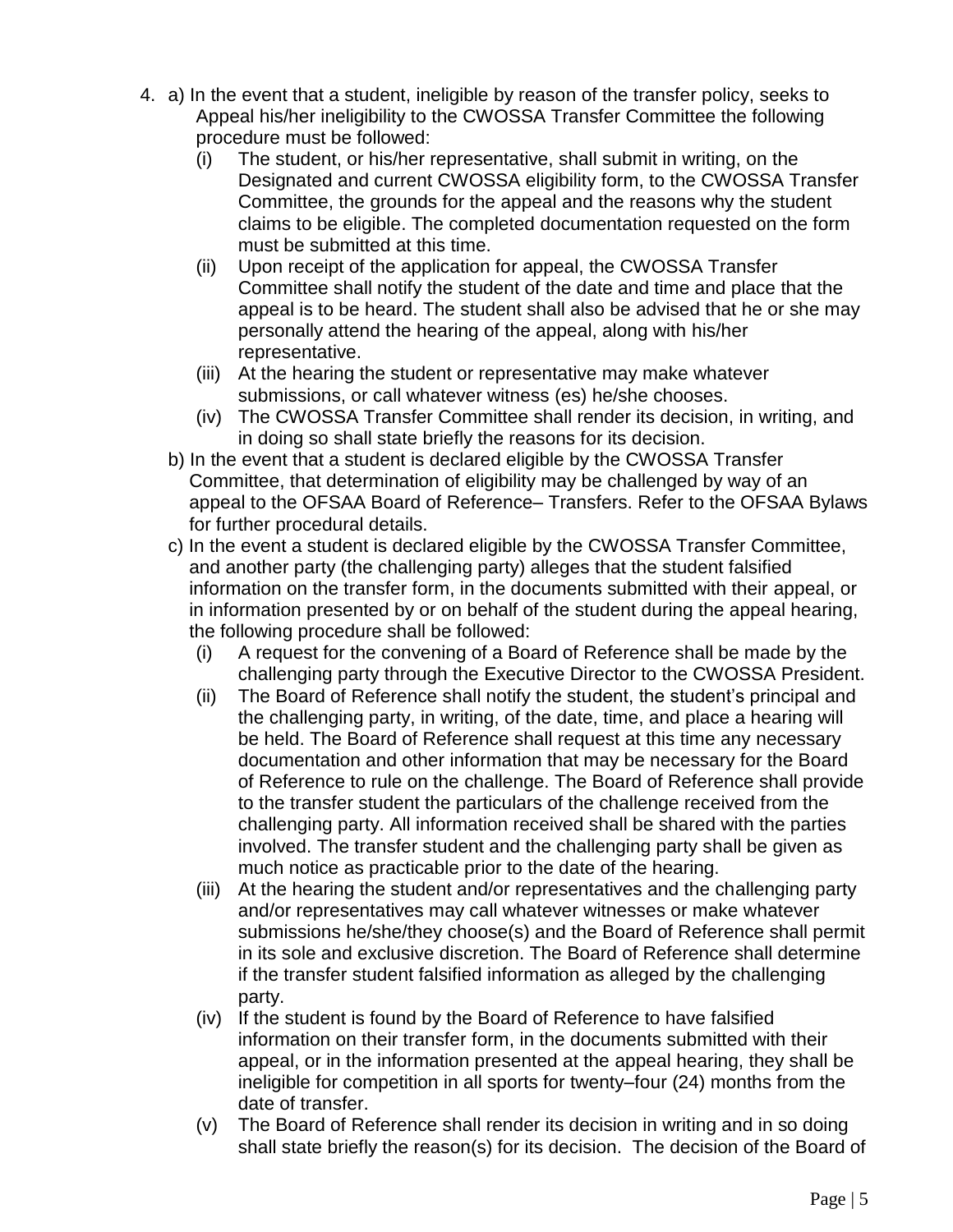Reference shall be final and conclusive and there shall be no right of appeal to anybody or court of competent jurisdiction.

(d) The procedures as set out in this section shall only apply to  $6(a)$ ,  $6(b)$  and  $6(c)$ . In the event that there has been imperfect compliance with the procedures as set out herein, the Board of Reference may, in its sole discretion, waive any failure to comply with the procedures.

#### **Section 9 – Unsportsmanlike Conduct**

- 1. Unsportsmanlike means any action by a member school representative that tends to bring discredit to CWOSSA and/or high school sport in general.
- 2. Action by the member school concerned:
	- (i) The coach of the team concerned, as the principal's representative, is expected to immediately report any such incident to his Principal.The Principal will fulfill the membership agreement of his school with CWOSSA as outlined in Article III of the Constitution.
	- (ii) He/she will report the incident to the president of the Athletic Association of his District and cooperate with him/her in the investigation of the affair.
	- (iii) As part of this investigation he will summon the accused to meet with him/her and all available eyewitnesses. He shall inform the accused of the charge and hear the accused's side of the story.
	- (iv) Without delay he will then consider the evidence, decide upon and enforce firm but fair action in the situation.

#### **Section 10 – Drug Use**

The use of performance enhancing drugs and/or non–prescription drugs in an effort to enhance performance is contrary to the spirit and intent of the CWOSSA Principles. Student athletes attempting to gain an unfair advantage in this way are considered to be in violation of the CWOSSA rules and expectations of good sportspersons and will be dealt with as outlined in Section 10, #2.

#### **Section 11 – Suspensions and Disciplinary Action**

Any suspension or disciplinary action in District play shall be carried forward to CWOSSA and OFSAA competition. Any suspension or disciplinary action in **CWOSSA** play shall be carried forward into OFSAA competition. The District and **CWOSSA** Convenor shall be responsible for reporting such athletes on the CWOSSA Suspension form.

## **BYLAW 4 – PROTESTS**

#### **Section 1 – Protests May Be Made On**

- 1. Violations of the Constitution of CWOSSA
- 2. Violations of the eligibility bylaws of CWOSSA
- 3. Violation of general and special rules governing CWOSSA activities.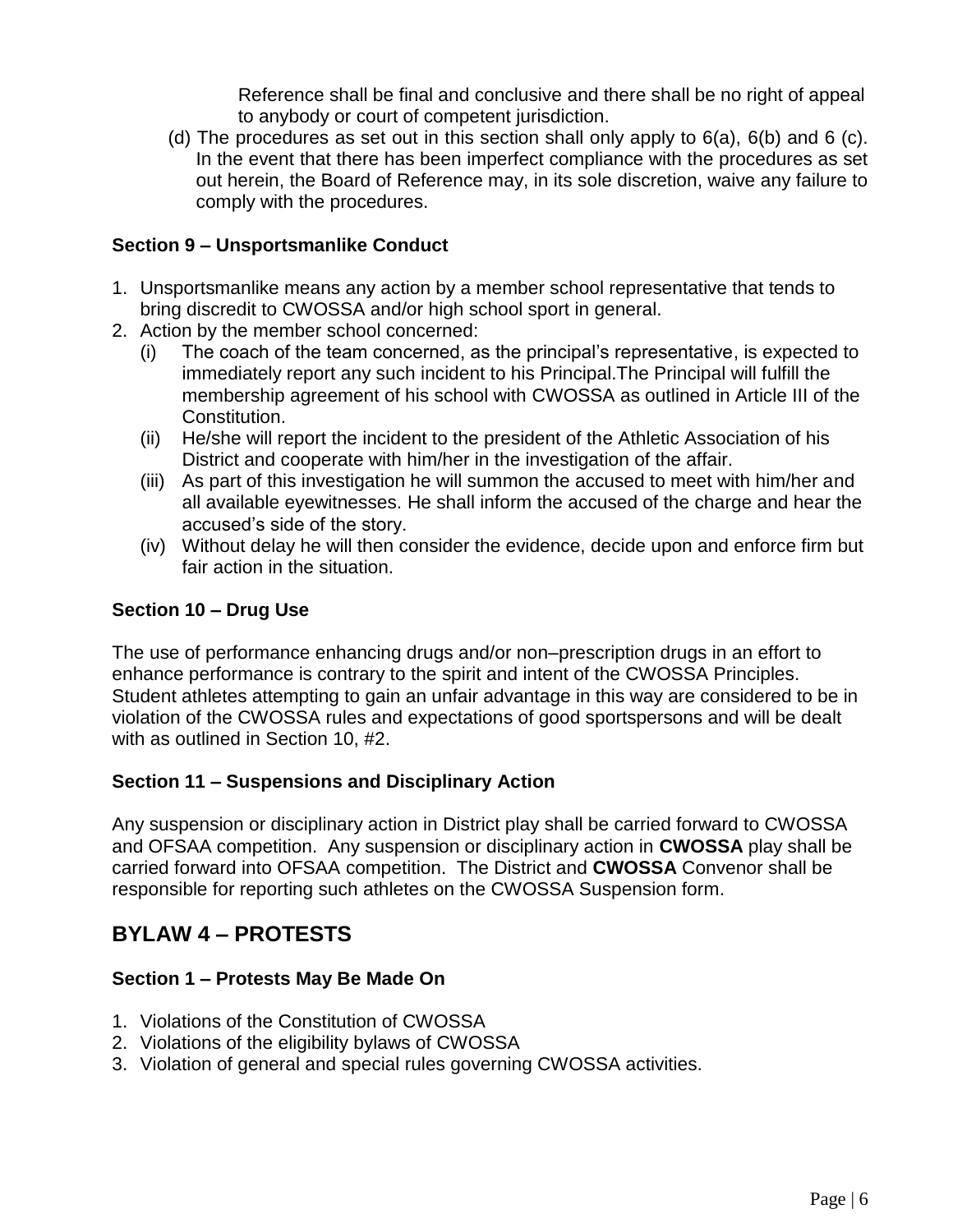#### **Section 2 – Protest Committee**

- 1. The convenor is to form a three person Protest Committee prior to the start of the championship. This committee will be comprised of the Convenor or designate, the head official and a school administrator or other respected non–participant.
- 2. The structure of the committee should be communicated to the coaches of the competing teams prior to the beginning of play.
- 3. A protest must be submitted in writing to the Convenor or designate together with a \$50.00 fee (refundable if protest is upheld) within 30 minutes of the conclusion of the game/match in which the incident under protest occurred.
- 4. Decisions by the protest committee shall be final.
- 5. A report of the Protest Committee decisions shall be forwarded by the Convenor to the CWOSSA Executive Director.

#### **Section 3 – Dispute Resolution**

Where possible all protests concerning District activities should be handled by the District concerned. If a satisfactory settlement within the District is not possible then a request for a settlement may be made in writing to the Executive Director. The Executive Director/Executive of CWOSSA will only become involved if the following criteria have been met AND after attempts at the District level to resolve the issue have been exhausted.

- 1. All protests must be signed by the Principal of the school, Physical Education Head or Athletic Director, and the coach of the team making the protest or requesting the dispute resolution.
- 2. Copies of the protest letter must be forwarded by the school making the protest to the other school(s) concerned and to the referee(s) or other official(s) in charge of the contest under protest.
- 3. Where games are conducted under unusual circumstances protests will be considered if the attention of the officials is drawn to the condition(s) prior to the game and the game is played under such protest and such a statement of unusual circumstances is signed by the official(s)s on the activity report form.

# **BYLAW 5 – SPONSORED ACTIVITIES**

#### **Section 1 – Activities**

- 1. CWOSSA activities shall be those listed on the current Calendar of Events.
- 2. However, any activity shall be automatically cancelled if a suitable Convenor is not named by the close of the Annual Meeting, or if the chosen convenor fails to either act or obtain a suitable substitute.
- 3. Directors will check and report to the April Meeting of the Board, the names of all continuing convenors in their District and nominate replacements for any CWOSSA convenors not continuing in the following year.

#### **Section 2 – Entries**

1. Schools shall indicate upon the CWOSSA Activity Sheet the activities, which they anticipate entering and return this activity sheet to the Executive Director by the date specified on the sheet.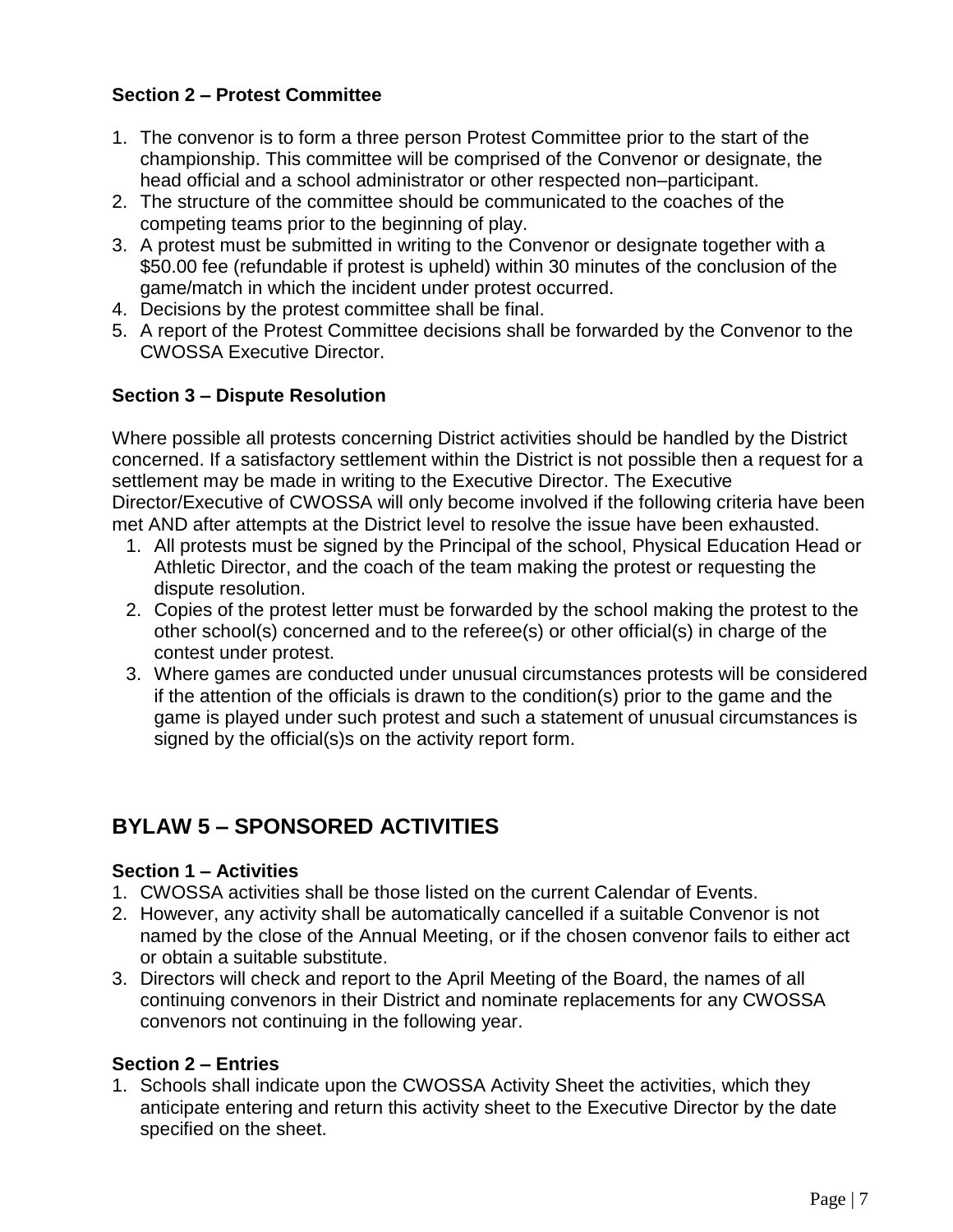- 2. Teams or individuals may proceed to CWOSSA Championships or playoffs only as District representatives, within the structure established and approved by the CWOSSA Board of Directors.
- 3. District representatives, to advance directly to CWOSSA Championship play, must proceed from a league or tournament with a minimum of 3 teams competing or play in exhibition tournaments and have a letter of support from their district endorsing the team's competitive level equivalent with CWOSSA competition.
- 4. Schools are responsible for submitting the approved eligibility list to the CWOSSA convenor.
- 5. If qualifying games are necessary according to Constitution or sport body playing regulations for teams proceeding to the CWOSSA Championship, they must be set well in advance and where possible noted in the annual CWOSSA Calendar of Events.
- 6. Districts must be prepared to proceed to playdowns as announced or forfeit the right to proceed.

#### **Section 3 – Calendar of Events**

A proposed Calendar of Events shall be prepared by the Executive Director and presented at the June Annual Meeting for the approval of the Board of Directors. Once approved, the Executive Director shall circulate the Calendar to all CWOSSA schools. Schools will be notified by the Executive Director of any subsequent changes in the Calendar.

## **BYLAW 6 – ACTIVITY REGULATIONS**

#### **Section 1 – Championship Playoffs and Championship Events**

- 1. Playing Rules The activities shall be conducted under those rules published in the sport playing regulations. These playing regulations are approved and/or modified by the Board of Directors.
- 2. Playoffs Where necessary qualifying games will be communicated at least six weeks in advance of the CWOSSA final date when the District representatives must be declared. Districts must be prepared to proceed to playdowns as announced or to forfeit the right to proceed. They shall advise the convenors concerned, immediately after the conclusion of their scheduled competition, the names of their entrants to the CWOSSA championship.
- 3. Where districts pool for competition, the best team(s) will advance to the CWOSSA championship.

#### **Section 2 – Awards**

- 1. A CWOSSA plaque will be awarded to all team champions.
- 2. A CWOSSA Gold Medallion be awarded to each member of the championship team per Appendix B
- 3. A CWOSSA Silver Medallion be awarded to each championship finalist where the championship match was in the form of a single "head to head" competition per Appendix A.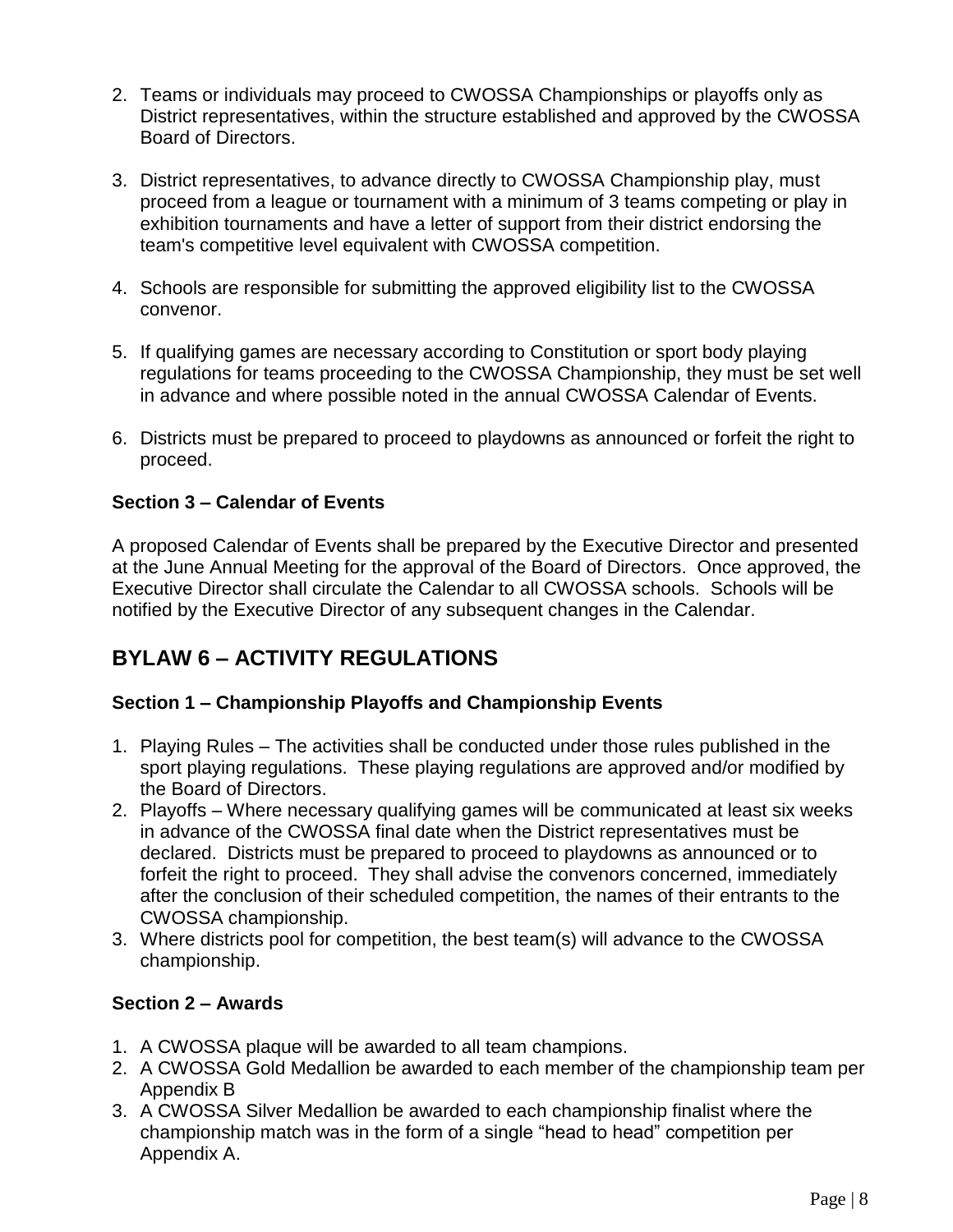4. If a specific awards structure is stated in a sport's rules and regulations, then that format shall apply. (e.g. Cross Country Running, Track and Field) The expense of any additional awards will be covered by the event entry fee.